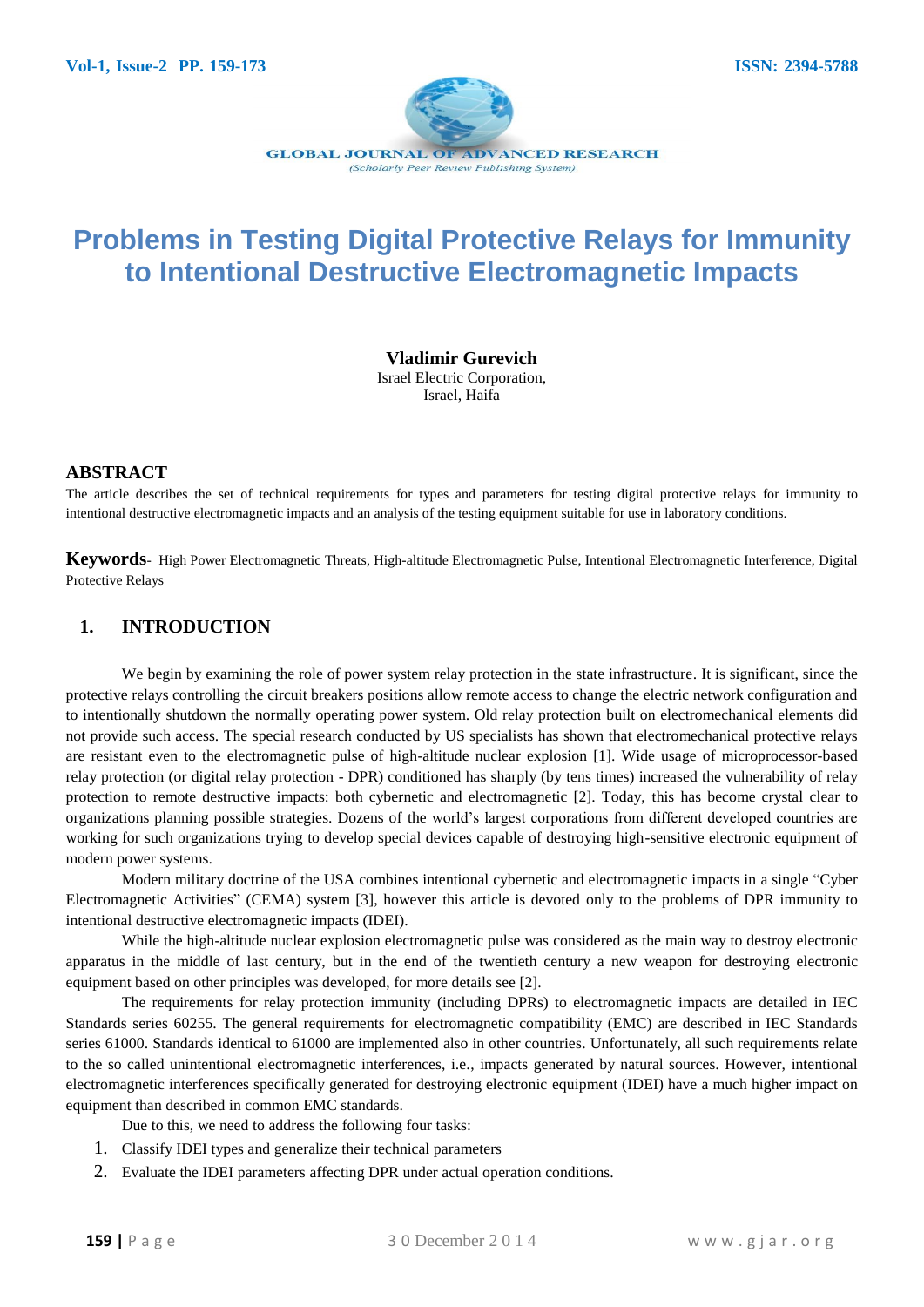

- 3. Formulate technical requirements for the equipment necessary to simulate IDEI and test the DPR for immunity to IDEI based on analysis of current standards.
- 4. Analyze the market of testing equipment.

This article details the challenges mentioned above.

# **2. CLASSIFICATION OF IDEI TYPES**

In English-language literature intentional destructive electromagnetic impacts (IDEI) are known as High Power Electromagnetic Threats (HPEM) and divided into two classes: High-Altitude Electromagnetic Pulse (HEMP) and Intentional Electromagnetic Interferences (IEMI). The first is generated upon an explosion of a nuclear weapon tens or hundreds of kilometers above the ground. The second is generated by special powerful electronic or electro-physical device.



Fig. 1. Spectral density of radiation generated by different IDEI sources according to IEC 61000-2-13 standard

As we see in Fig.1, the lightning has a much higher spectral density than even such powerful radiation sources like nuclear explosions. However, all energy of the lightning is concentrated in the so called stepped leader stroke and has a pointlike hitting zone, while HEMP covers a large global area, see Fig. 2.



Fig. 2. Hitting zone of lightning and HEMP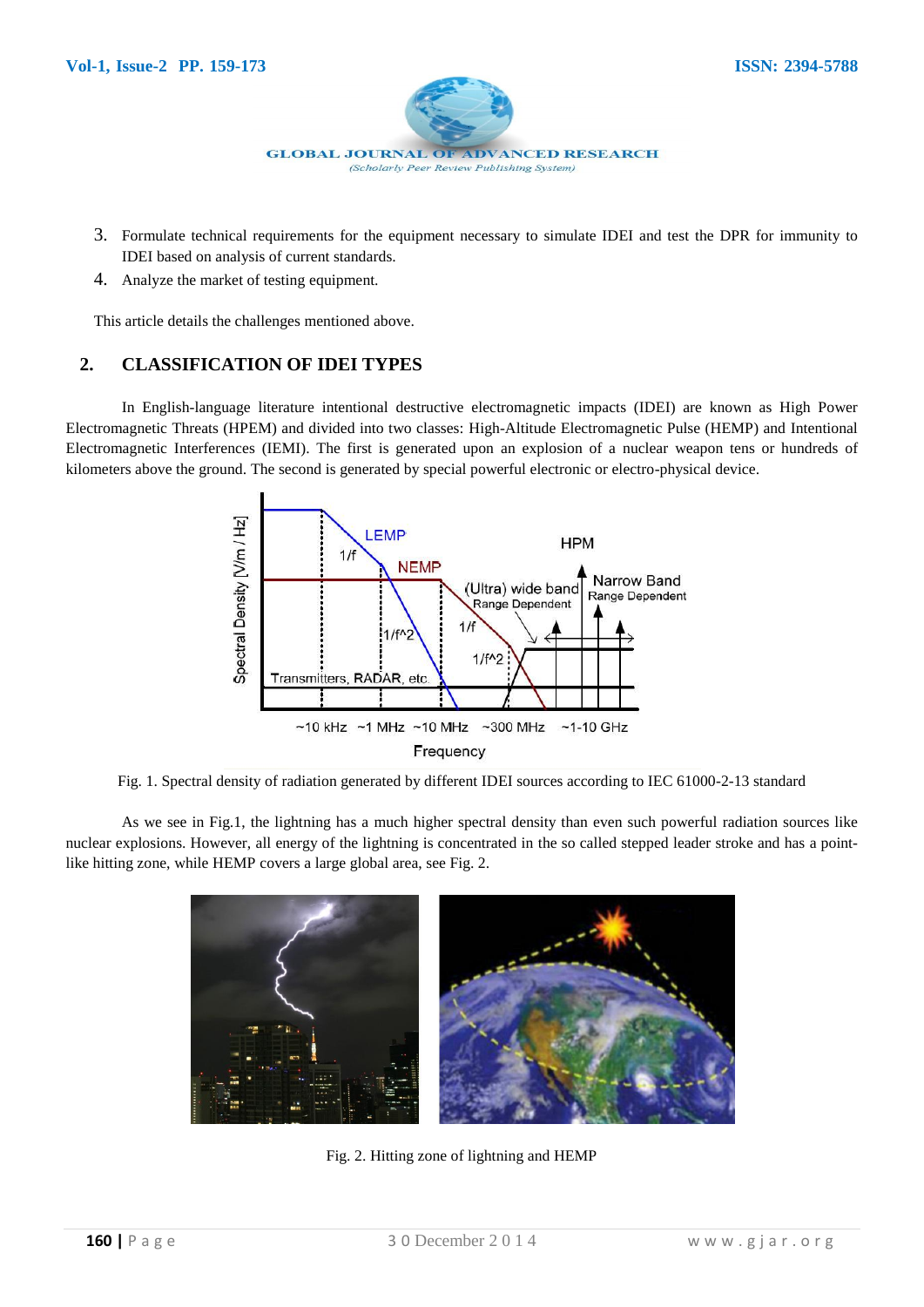

Each IDEI class consists of different impact types. HEMP includes three different types of impacts corresponding to the three components of electromagnetic pulse: Е1 (early-time), Е2 (intermediate-time), Е3 (late-time), see Fig. 3.



Fig. 3. Parameters of high-altitude nuclear explosion components (IEC 61000-2-9)

**E1** – is the fastest and the shortest (early-time) component of HEMP generated by the powerful flow of so called highenergy Compton electrons (the product of interaction between γ-rays of the nuclear explosion instantaneous radiation and air gas atoms) in the magnetic field of the Earth under the speed close to the speed of the light. Such interaction of very fast negative electrons with magnetic field results in electromagnetic energy pulse further concentrated by the magnetic field of the Earth and directed to the ground from the above-ground point. Generally, pulse amplitude rises to peak value within 5 nanoseconds and twofold falls within 200 nanoseconds. According to the IEC definition, the full length of the E1 pulse may go up to 1 microsecond (1000 nanoseconds). The E1 component is conditioned by the most intense electromagnetic field generating a very high voltage in electric chains (it generates pulse voltages up to 50 kV/m under power density of 6.6 MW per square meter in the proximity to the ground). The E1 component delivers the most damages to the electronic equipment due to overvoltage and voltage failure on *p-n* transitions of semiconducting elements and isolation. Regular arresters providing effective protection from atmospheric overvoltage can be too slow to protect the equipment against E1, while the power dissipating by the arresters can be too small to absorb the pulse E1 component energy, thus destroying the arrester itself.

**E2** – is the intermediate (intermediate-time) HEMP component in terms of rise speed and length. According to IEC it lasts from 100 microseconds to 1 msec. This component has considerable resemblance to the electromagnetic pulse generated in the atmosphere (by lightning). The field voltage can reach 100 kV/m. Due to the resemblance of the E2 parameters to lightning and availability of proven lightning protection technologies it is deemed that protection against E2 is not a problem. However, a combined impact of E1 and E2 raises another challenge: when E1 destroys protection elements, E2 can easily penetrate the apparatus.

**E3** – is significantly different from the two other HEMP components. It is very slow, late-time pulse lasting for tens and hundreds of seconds resulting from the shifting and subsequent recovering of the Earth's magnetic field. E3 is similar to geomagnetic storms generated by very intensive solar bursts, that is, induced geomagnetic currents – the currents flowing in the ground and generated by geomagnetic disturbance in the Earth's magnetosphere. Such currents are induced in underground long metal structures, i.e., pipelines, railway rails, cables. Induced field voltage can reach 1 V/km.

In terms of electronic apparatus testing only the E1 component is considered in what follows, since it is the most powerful and dangerous component for electronic apparatus.

Here are two types of Intentional Electromagnetic Interferences (IEI):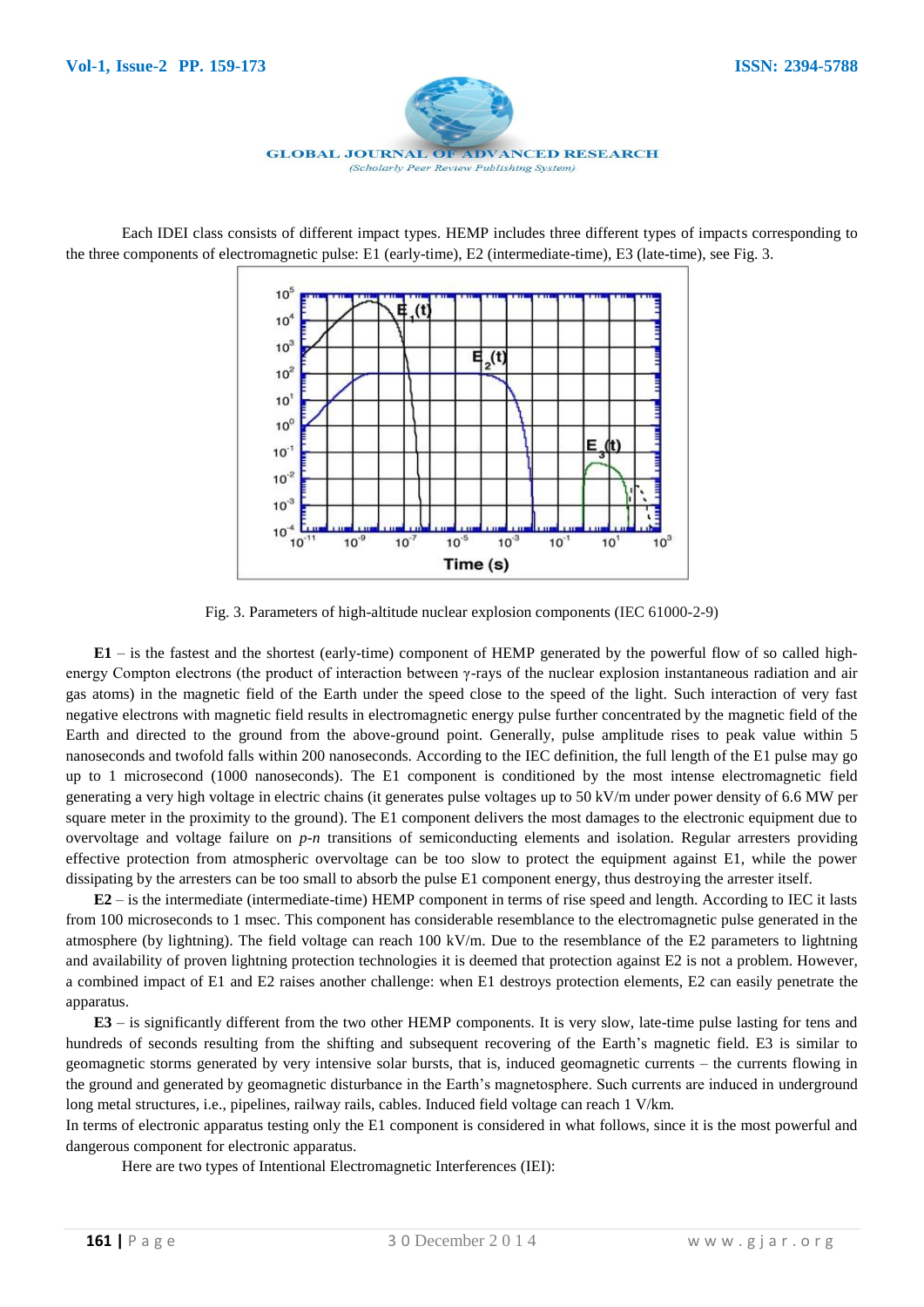

1. Directed narrowband and ultra wideband electromagnetic radiation (High Power Microwave). This type of radiation can be generated by:

- Continuously operating generators with fixed frequencies
- Generators radiating packets of high-frequency pulses with the frequency of the packets from hundreds of Hz to tens of kHz (see Fig. 4)
- Generators radiating pulses in ultra wideband frequencies from tens MHz to hundreds GHz
- Generators radiating damped amplitude high-frequency signals (see Fig. 4)
- Pulse generators with radiated peak power from tens of MegaWatts to several GigaWatts. Such generators send very short pulses in nano- and sub-nanosecond range (singular to tens of nanoseconds) and sub-nano range (pulses lasting tens to hundreds of picoseconds) under the frequency of  $0.1 - 10$  kHz and above.



Fig. 4. Several types of signals generated by the sources of Intentional Electromagnetic Interferences: a – packets of high-frequency pulses with equal amplitude; b – damped amplitude high-frequency pulses repeated under the frequency of several kHz

2. Pulsed electromagnetic radiation generated by explosive sources of radiofrequency electromagnetic radiation (RFER), most of these are built on explosively pumped flux compression generators generating powerful (1 GW) short pulses lasting less than 1 nanosecond with the frequency of received radiation from hundreds MHz to hundreds GHz in single pulse.

In distinction to the above classifications NATO AECTP 250 Ed 2.0: 2011 Leaflet 257 – High Power Microwave standard divides Intentional Electromagnetic Interferences into four types based on another principle:

а) Mobile/platform RFER source – An RFER source generally radiates fields toward targeted infrastructure facility equipment from an area that is not controlled by the targeted infrastructure facility, such as outside a fenced area. A truck-mounted source is, in this situation, more likely than a man-pack source because the power required to produce effective field levels at the intended target from a standoff distance translates into a large heavy device. Airborne sources are also possible.

b) Portable RFER source – A portable RFER source can be carried into the interior of the target, concealed under clothing or inside a briefcase, a purse or even a soda can. The proximity to the targeted electronics could make the small source even more dangerous than a larger one at a greater distance because shielding and standoff attenuations have been bypassed.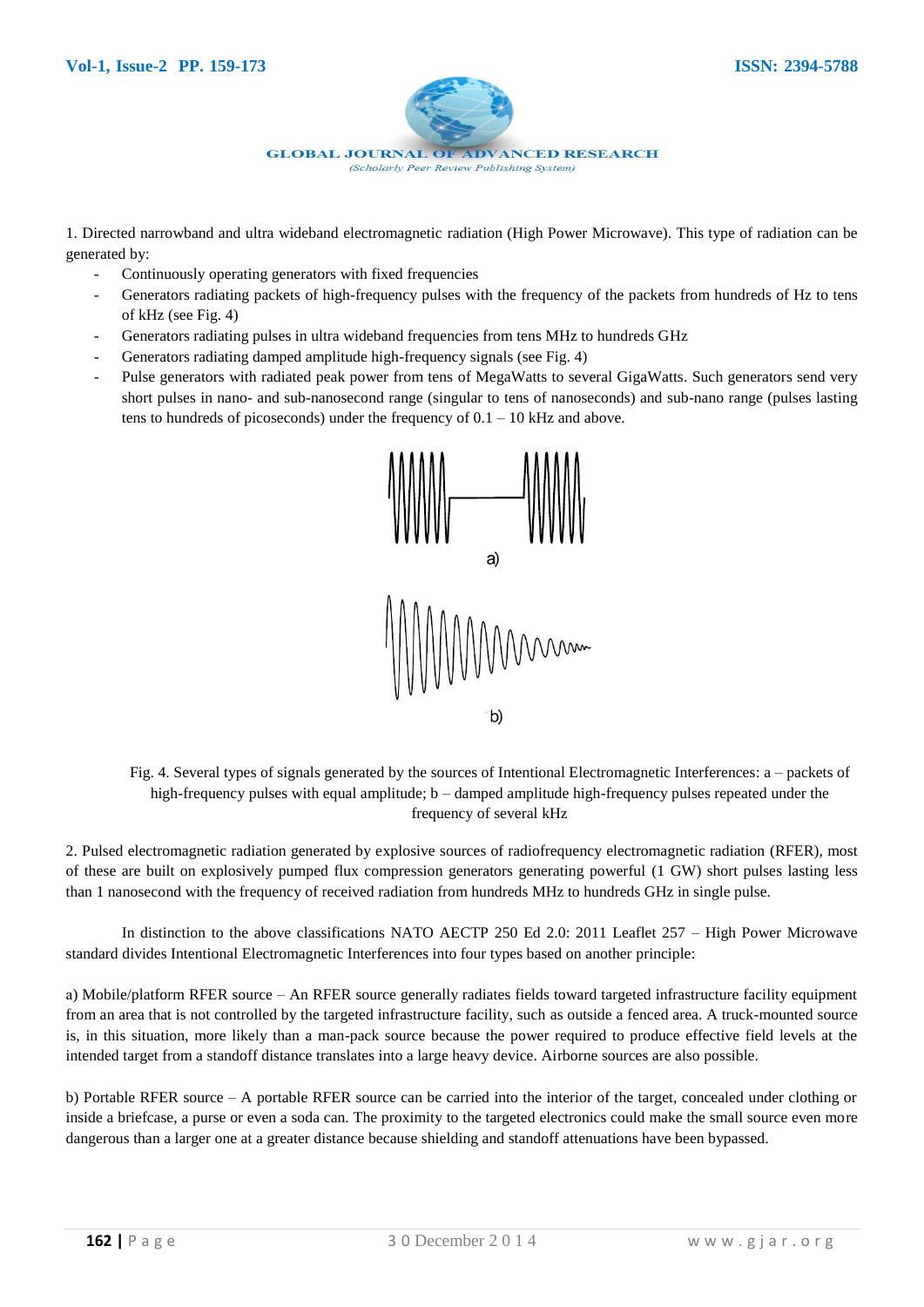

(Scholarly Peer Review Publishing System)

c) Conducted RFER source – An RFER source could directly inject energy into a conductor leading into the infrastructure facility, such as power or communications lines. This may be done either through the exterior or interior of the facility.

d) Projectile-based RFER source – A projectile-based RFER source radiates the entire facility with an electromagnetic pulse. This also causes large electrical surge currents passing into the facility through external conductors, such as power or communications lines, water pipes, etc.

For the above sources of RFER the NATO standard indicates maximum antenna radiated power of 1 GW per square meter limited by the air dielectric strength of 1 MW per meter. It should be noted that many other literature sources indicate other values of the air dielectric strength under normal climatic conditions:  $2 - 3$  MW per meter. Besides, air discharge pulse voltage is further increased and exceeds the value nominal for alternating voltage under 50 Hz even in nonhomogeneous electric fields. The relation of the pulse breakdown voltage amplitude to the voltage under 50 Hz is called 'pulse coefficient  $k_i$ <sup>'</sup>. For nonhomogeneous electric fields  $k_i = 1.1 - 1.3$ . However, it should be considered that under low air pressure (in highaltitude areas) or if the air contains dust and vapors (fog) the air dielectric strength can be significantly lower. Reduction of air dielectric strength can also result from the air ionization under high-frequency discharge. However, in 2008 the Institute of High-Current Electronics of the Siberian division of the Russian Academy of Science built a super wideband pulse generator, see Fig. 5, with an output peak power of 3.4 GW, which significantly exceeds the radiation power limit indicated in the NATO standard. This generator works under the voltages of -205 …+157 kV and generates pulses of 1 nanosecond under the pulse frequency of 100 Hz.



Fig. 5. Generator of ultra wideband pulses with peak radiating power of 3.4 GW developed by Institute of High-Current Electronics of Siberian division of the Russian Academy of Science

In 1989 the US Air Force Laboratory at Kirtland Airbase (Albuquerque, New Mexico) developed a RFER source with radiating power of 7.5 GW built on so called vircators (generators with virtual cathode) operating under 4 MV and 80 kA [4]. Since then, vircator construction has been significantly improved, its power was increased to 40 GW as well as efficiency. That allowed mounting of powerful directed vircator-based RFER generator in the warhead of cruise missile enabling it to burn out all unprotected microelectronics and computer devices along the trace of the missile. Recently, the secret project initiated in 2008 [5] has been successfully finalized with the wide media exposure. It was announced as the New Era of War.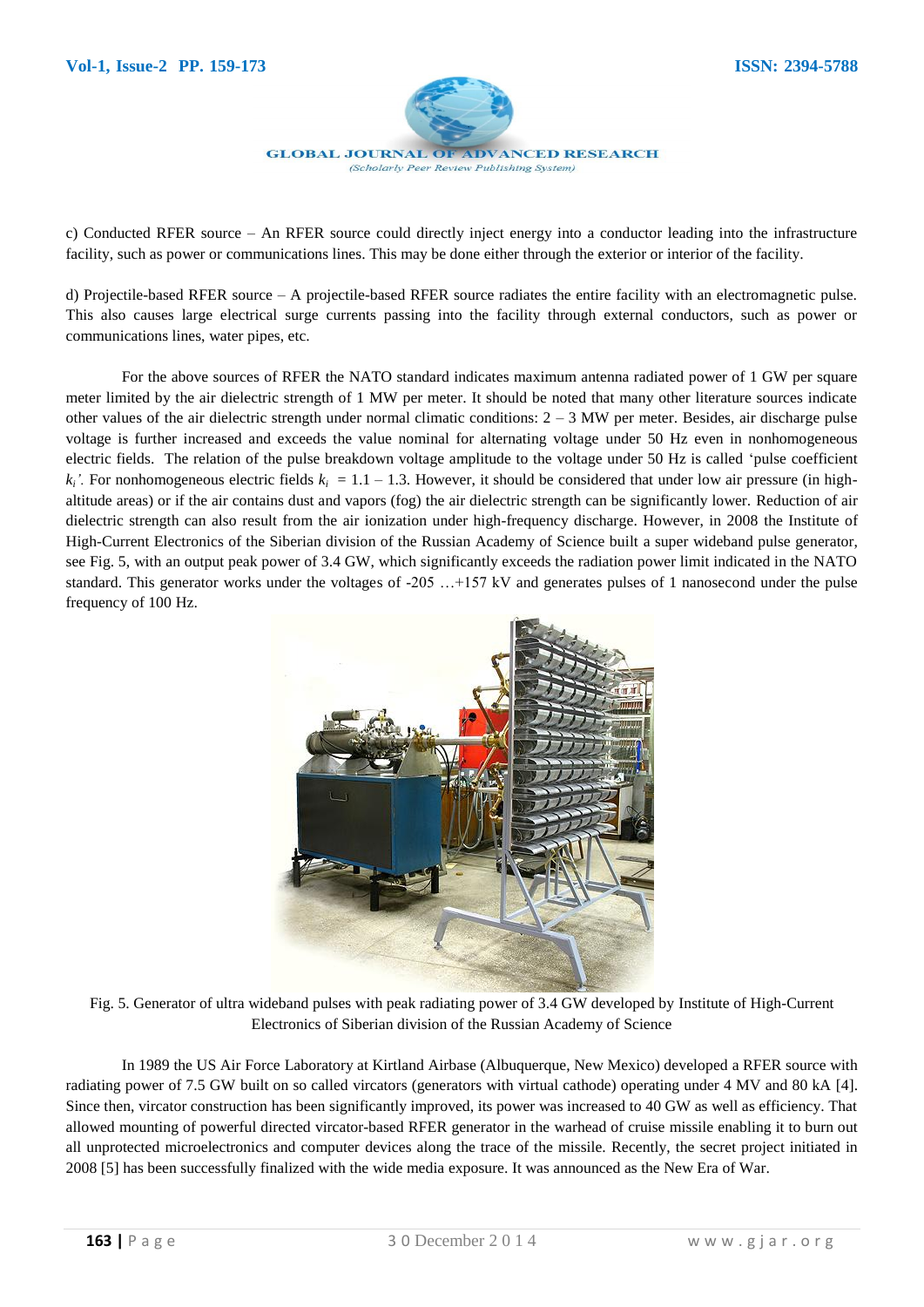

## **3. SOURCES OF INFORMATION FOR IDEI PARAMETERS**

Today, there are numerous standards describing a large number of IDEI parameters, norms and methods on testing apparatus for IDEI immunity. However, until now the IEC standards for IDEI have been used basically for HEMP only:

- A IEC TR 61000-1-3 Electromagnetic compatibility (EMC) Part 1–3: General—The effects of high-altitude EMP (HEMP) on civil equipment and systems.
- B IEC 61000-1-5 High power electromagnetic (HPEM) effects on civil systems.
- C IEC 61000-2-9 Electromagnetic compatibility (EMC)—Part 2: Environment—Section 9: Description of HEMP environment—Radiated disturbance. Basic EMC publication.
- D IEC 61000-2-10 Electromagnetic compatibility (EMC)—Part 2–10: Environment—Description of HEMP environment—Conducted disturbance.
- E IEC 61000-2-11 Electromagnetic compatibility (EMC)—Part 2–11: Environment—Classification of HEMP environments.
- F IEC 61000-2-13 Electromagnetic compatibility (EMC)—Part 2–13: Environment—High-power electromagnetic (HPEM) environments—Radiated and conducted.
- G IEC 61000-4-23 Electromagnetic compatibility (EMC) Part 4-23: Testing and measurement techniques Test methods for protective devices for HEMP and other radiated disturbances.
- H IEC 61000-4-24 Electromagnetic compatibility (EMC) Part 4: Testing and measurement techniques Section 24: Test methods for protective devices for HEMP conducted disturbance - Basic EMC Publication.
- I IEC 61000-4-25 Electromagnetic compatibility (EMC) Part 4-25: Testing and measurement techniques HEMP immunity test methods for equipment and systems**.**
- J IEC 61000-4-32 Electromagnetic compatibility (EMC) Part 4-32: Testing and measurement techniques Highaltitude electromagnetic pulse (HEMP) simulator compendium.
- K IEC61000-4-33Electromagnetic compatibility (EMC) Part 4-33: Testing and measurement techniques – Measurement methods for high-power transient parameters.
- L IEC 61000-4-35 Electromagnetic compatibility (EMC) Part 4-35: Testing and measurement techniques HPEM simulator compendium.
- M IEC 61000-4-36 Electromagnetic compatibility (EMC) Testing and measurement techniques IEMI Immunity Test Methods for Equipment and Systems.
- N IEC/TR 61000-5-3 Electromagnetic compatibility (EMC)—Part 5–3: Installation and mitigation guidelines—HEMP protection concepts.
- O IEC/TS 61000-5-4 Electromagnetic compatibility (EMC)—Part 5: Installation and mitigation guidelines—Section 4: Immunity to HEMP—Specifications for protective devices against HEMP radiated disturbance. Basic EMC Publication.
- P IEC 61000-5-5 Electromagnetic compatibility (EMC)—Part 5: Installation and mitigation guidelines—Section 5: Specification of protective devices for HEMP conducted disturbance. Basic EMC Publication.
- Q IEC 61000-5-6 Electromagnetic compatibility (EMC) Part 5-6: Installation and mitigation guidelines Mitigation of external EM influences.
- R IEC 61000-5-7 Electromagnetic compatibility (EMC) Part 5-7: Installation and mitigation guidelines Degrees of protection provided by enclosures against electromagnetic disturbances (EM code).
- S IEC 61000-5-8 Electromagnetic compatibility (EMC) Part 5-8: Installation and mitigation guidelines HEMP protection methods for the distributed infrastructure.
- T IEC 61000-5-9 Electromagnetic compatibility (EMC) Part 5-9: Installation and mitigation guidelines System-level susceptibility assessments for HEMP and HPEM.

It is expected that a special IEMI standard: IEC 61000-4-36 Electromagnetic compatibility (EMC) - Testing and measurement techniques - IEMI Immunity Test Methods for Equipment and Systems and standard IEEE P1642 – Recommended Practice for Protecting Public Accessible Computer Systems from Intentional EMI will be published by the end of 2014 earliest.

Also there are many military IDEI standards for ground equipment: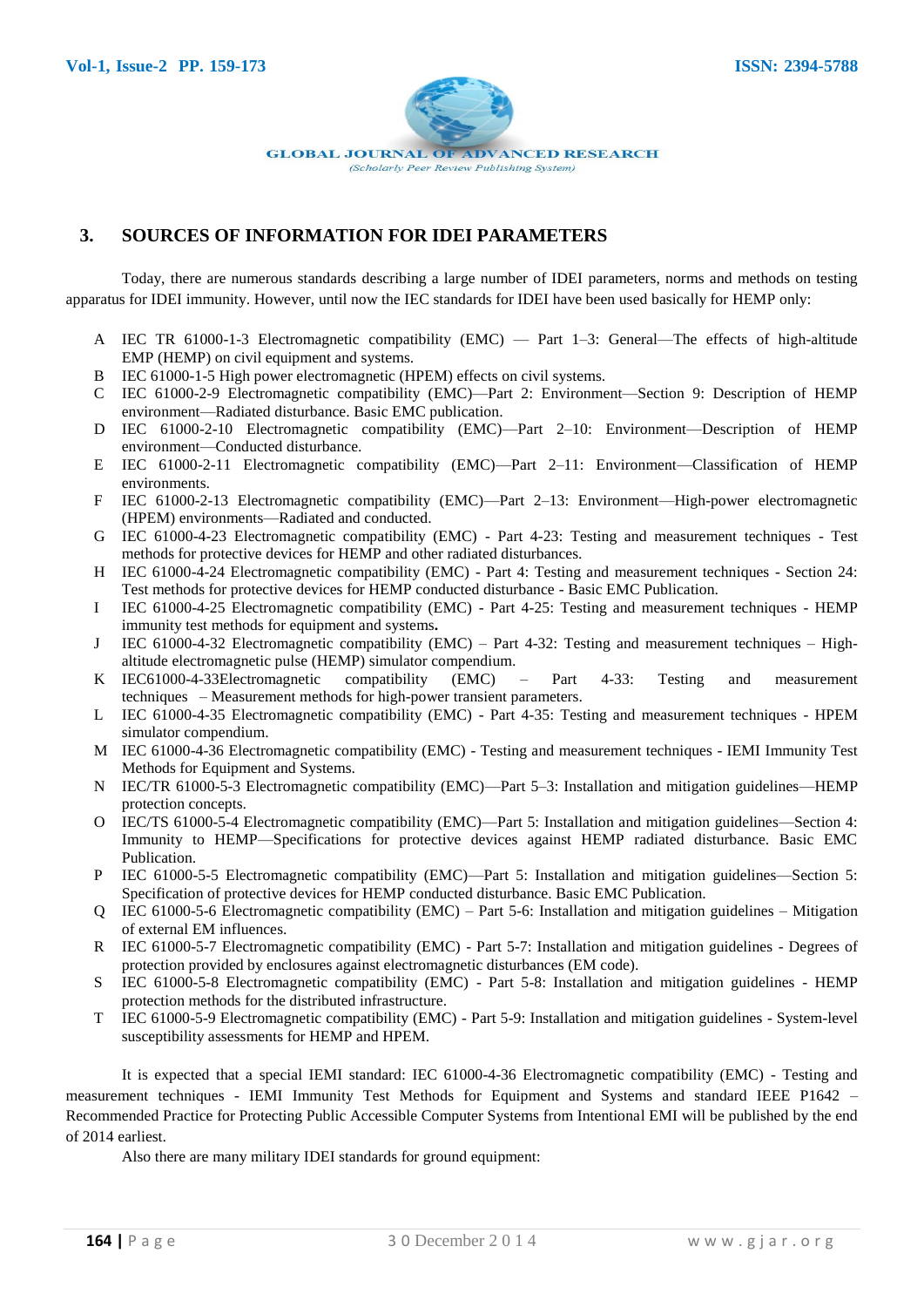

- MIL-STD-2169B High –Altitude Electromagnetic Pulse (HEMP) Environmental, 2012.

- MIL-STD-188-125-1 High –Altitude Electromagnetic Pulse (HEMP) Protection for Ground Based C41 Facilities Performing Critical. Time-Urgent Mission. Part 1 Fixed Facilities, 2005.

- MIL-STD-188-125-2 High –Altitude Electromagnetic Pulse (HEMP) Protection for Ground Based C41 Facilities Performing Critical. Time-Urgent Mission. Part 2 Transportable Systems, 1999.

- MIL-STD-461F Requirements for the Control of Electromagnetic Interference Characteristics of Subsystems and Equipment, 2007.

- MIL-STD-464C Electromagnetic Environmental Effects. Requirements for Systems, 2010.

- Test Operations Procedure Report No. 01-2-620 High-Altitude Electromagnetic Pulse (HEMP) Testing

- MIL-STD-1377 Effectiveness of Cable, Connector, and Weapon Enclosure Shielding and Filters in Precluding Hazards of Electromagnetic Radiation to Ordnance (HERO), 1971.

- MIL-HDBK-240 Hazards of Electromagnetic Radiation to Ordnance (HERO) Test Guide, 2002.

- NATO AECTP-500 Ed. 4. Electromagnetic Environmental Effects Test and Verification, 2011.

- NATO AECTP-250 Ed.2 – Electrical and Electromagnetic Environmental Conditions, 2011.

In Russia there are only a few official documents publically available in this context:

**-** GOST R 53111-2008 Stability of public communication system operation.

- RD 45.083-99 Recommendations on wire electric communication apparatus immunity to destabilizing factors.

- GOST R 52863-2007 Protection of information. Automated protected systems testing for immunity to intentional power electromagnetic impacts. General requirements.

The first two documents cover the narrow range of the technics – communication systems. They are based on requirements of general (not special) standards on electromagnetic compatibility (EMC). The last one can be more widely used, but it was also developed based on general standard requirements to EMC. All special requirements (which are IDEI requirements) are marked with "X" in this standard and show no technical parameters (though it seems strange in the context of this standard name).

Certainly, there are non-publically available materials, such as Norms of Apparatus, Instrument and Device Immunity to Nuclear Radiation and HEMP – Decision of State Committee on Electromagnetic Compatibility of Ministry of Communications of Russia # 143 dated January 31, 1996, and also restricted (despite Western standards) military standards. Nevertheless, as we can see from the above list of standards, the immunity norms and methods for HEMP testing of apparatus (both for general and military use) are not secret anymore and publically available in Western countries (with rare exception, e.g., MIL-STD-2169B). Such an approach of Russia to a purely technical problem is hardly logical or reasonable, since it results in situations where most Russian specialists in the field of civil engineering (e.g., power engineering) have no idea about such standards despite the fact that they also face the problems of IDEI immunity.

Over the last few years, Russian specialists have prepared a number of thesis researches on this subject [6 - 9]. While all of them were devoted to IDEI impact on communication systems, the substance of the matter still exists.

#### **4. PARAMETERS OF TESTING FOR HEMP IMMUNITY**

According to the 61000-4-25 standard the testing for electronic apparatus immunity to HEMP should be consist of two steps: radiated immunity test and conducted immunity test. The last one can be separated in two types: pulse voltages applied to apparatus inputs and pulse currents induced to long wires and cables.

To define the certain testing norms, first we should select one of the six testing concepts. Standards 61000-2-11 and 61000-5-3 define such concepts.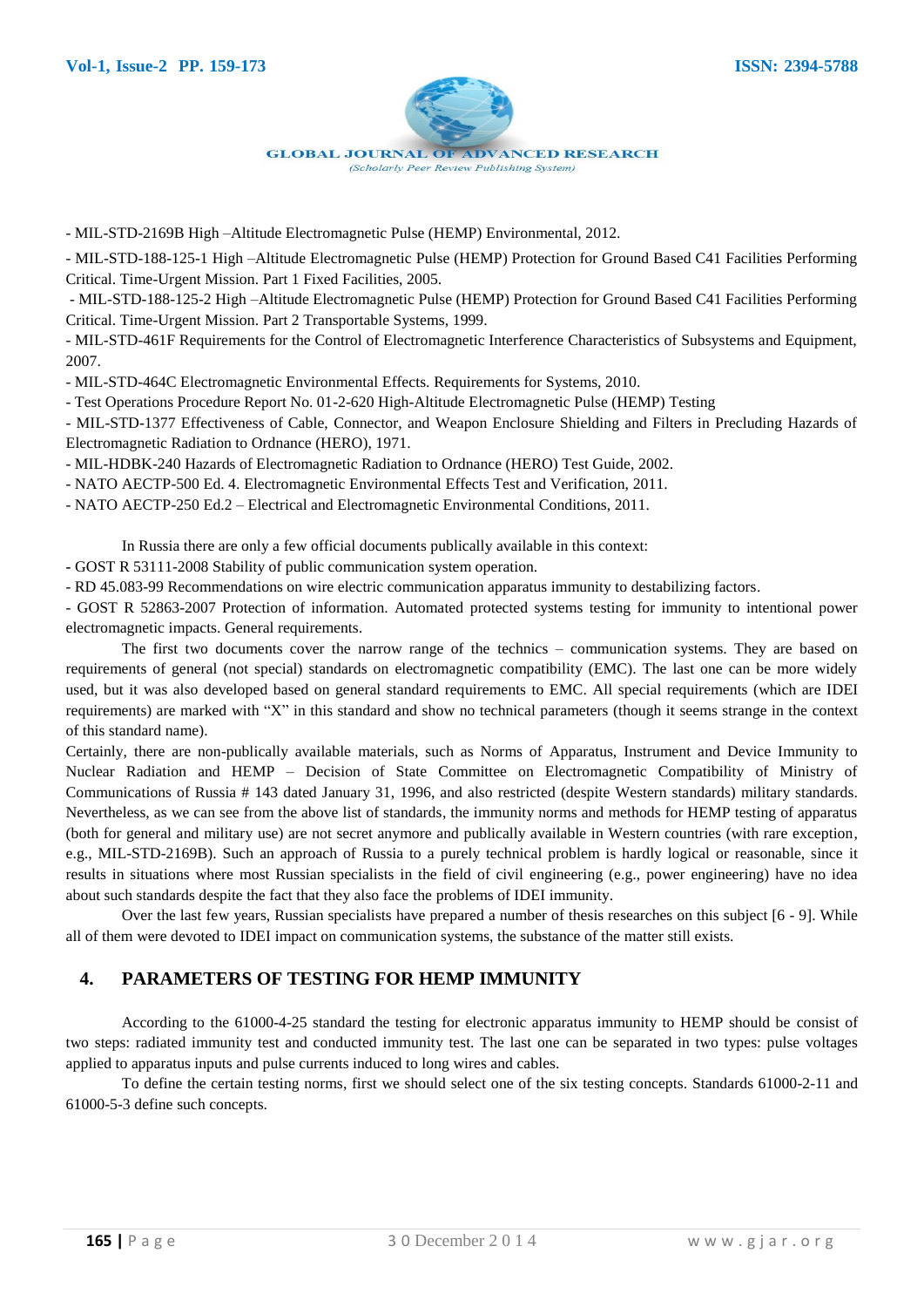Field strength (V/m)

30000

20000

10000

n  $\overline{0}$ 

 $10$ 

 $20$ 

30



Fig. 6. The shape of electromagnetic radiation component according to standards IEC 61000-2-9, IEC 61000-2-10, IEC 61000- 2-11 and MIL-STD-461F.

40

70

 $80$ 

90

60

50 Time (Nanoseconds)

The concept 2b can be chosen for DPR located in armored concrete or brick constructions equipped with lightning protection and having no special protection filters. This concept provides attenuation of electromagnetic radiation with building structure per 20 dB within the frequency range of  $100 \text{ kHz} - 30 \text{ MHz}$ .

For the selected concept and E1 component, the voltage of radiation electrical field influencing the tested object is set to 5 kV/m (level R4) and magnetic field voltage is set to 13.3 A/m. For reference: in wooden buildings not attenuating the electromagnetic radiation the voltage of electric field is 50 kV/m (level R7). For the same concept and E2 component the voltage of electric field is set to 10 V/m and voltage of magnetic field is set to 0.08 A/m. The parameters of electromagnetic radiation pulse are described in standards 61000-2-9, 61000-2-10, 61000-2-11, MIL-STD-461F: pulse rise time (rising edge) is 2.5 nanoseconds, pulse width is 25 nanoseconds, and pulse shape corresponds to the shown in Fig. 6.

In the next step, we choose the level of testing action for conducted immunity test according to standard 61000-4-25. For the chosen concept, 2b, if there are available non-buried wires connected to the tested object, we chose the level of testing action E8 (to provide for normal 50% probability of the object immunity) or E9 (to provide for 99% probability). E8 level provides for immunity of tested object to the pulse voltage of 8 kV, and E9 level – 16 kV. The probability of 50% is deemed as normal within the standard and can be used for civil apparatus.

So called Electrical Fast Transient (EFT) – fast pulse (parameters of this pulse, excluding test voltage amplitude) and test methods are described in IEC 61000-4-4 standard, see Fig. 7, is deemed as the test voltage pulse of conducted immunity test.

.

 $100$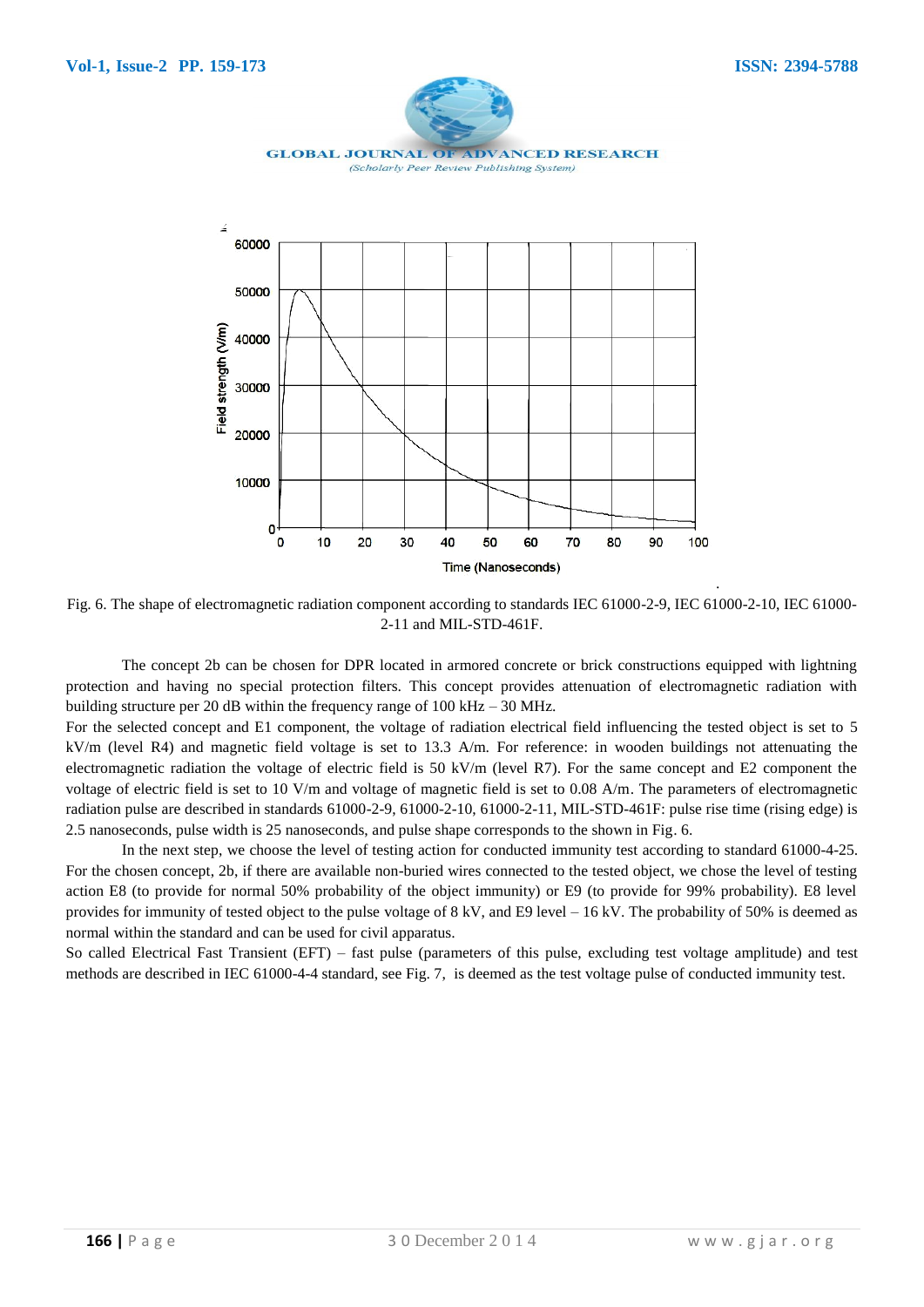



Fig. 7. Electrical Fast Transient (EFT) – fast pulse (IEC 61000-4-4). In Table 1 of this standard the amplitude of test voltage for HEMP (listed as Special) is indicated with "X" and corresponds to the levels E8 and E9.

#### **5. PARAMETERS OF TESTING FOR IMMUNITY TO IMEI**

As mentioned above, IEC standard (IEC 61000-4-36) describing parameters of testing for IMEI is not available yet. However, there are other standards and research results characterizing the parameters of IMEI  $[6 - 18]$ . Today, there are several different methods of generating powerful RFER which can be used for remote hitting of electronic and computer-based systems and give a very wide range of radiation parameters:

- electric field voltage in the range of  $1 \text{ kV/m} - 100 \text{ kV/m}$ 

- pulse rise time from 100 picoseconds to 500 picoseconds
- pulse time from hundreds of picoseconds to nanosecond units
- pulse frequency from 0.1 Hz to 1000 Hz.

It is clear, that due to such a large spread of parameters of developed sources it is very difficult to define clear requirements for electronic apparatus test for immunity to such radiation. However, based on researches by William Radasky,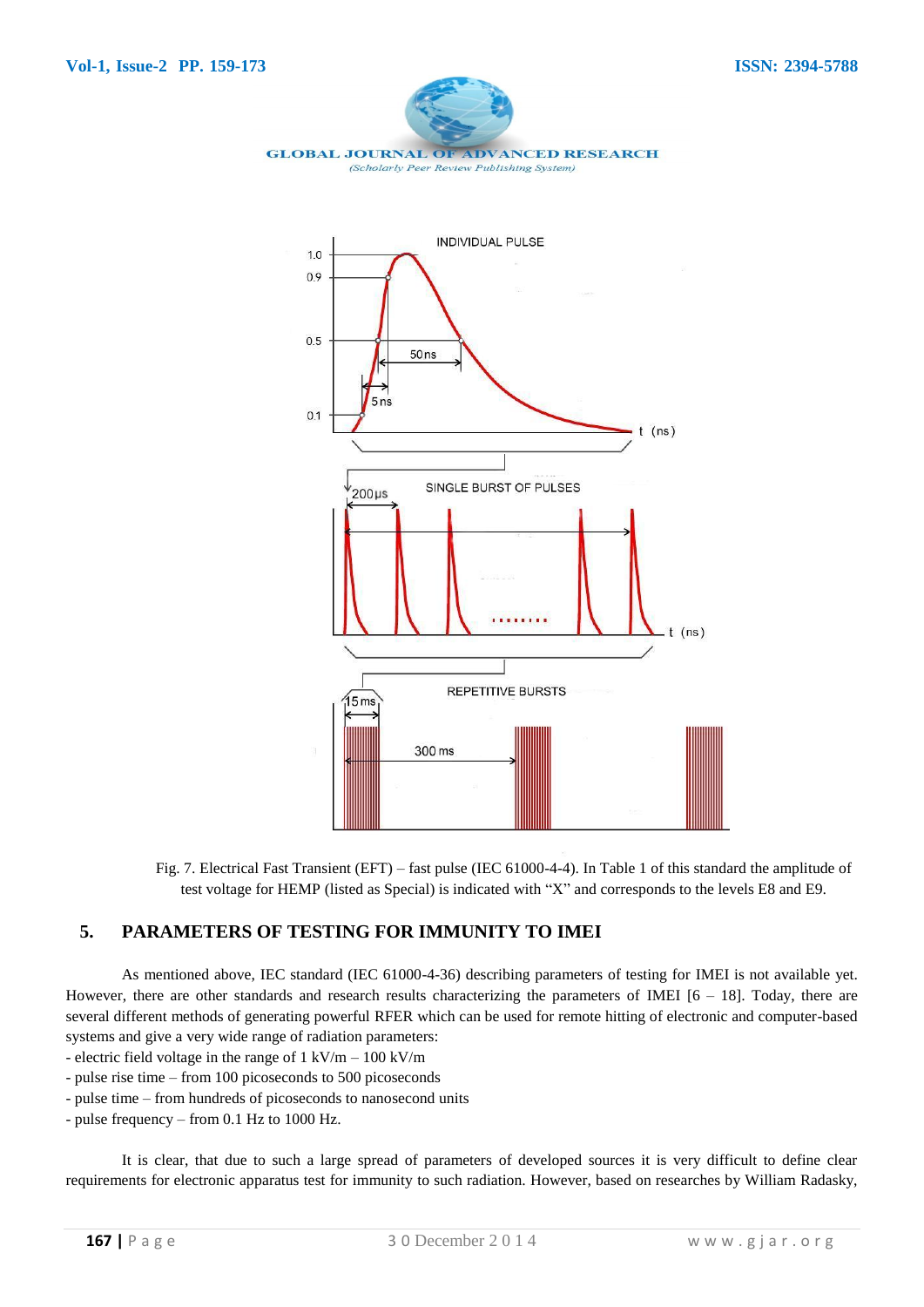

the leading specialist in this area, it is safe to consider the wideband pulsed radiation with the pulse rise time of 100 picoseconds, the pulse width 1 nanoseconds, the pulse frequency of 1 MHz and the field voltage of 10 kV/m [10]. As far as I know, the same parameters should be included into IEC 61000-4-36 standard.

## **6. EQUIPMENT USED FOR TESTING FOR IDEI IMMUNITY**

Many organizations from different countries of the world are involved in the development of sources of powerful pulses and RFER. However, the products of most of them are designed for local use only and are not available on the market as electromagnetic radiation or IDEI simulators for the testing of electronic apparatus. Most of large manufacturers of military equipment have their own test stands for the testing of samples of manufactured products, see Fig. 8, and such stands are also not for sale.



Fig. 8. Test stand for simulating HEMP impact on military machinery

Manufacturers of military equipment from Canada, China, France, Germany, India, Israel, Italy, Netherlands, Russia, Sweden, Ukraine, UK and USA have such stands. Some of them are detailed in standard [IEC/TR 61000-4-32]. Also, many countries have special test laboratories offering such tests for third-party organizations. In Russia, for example, such services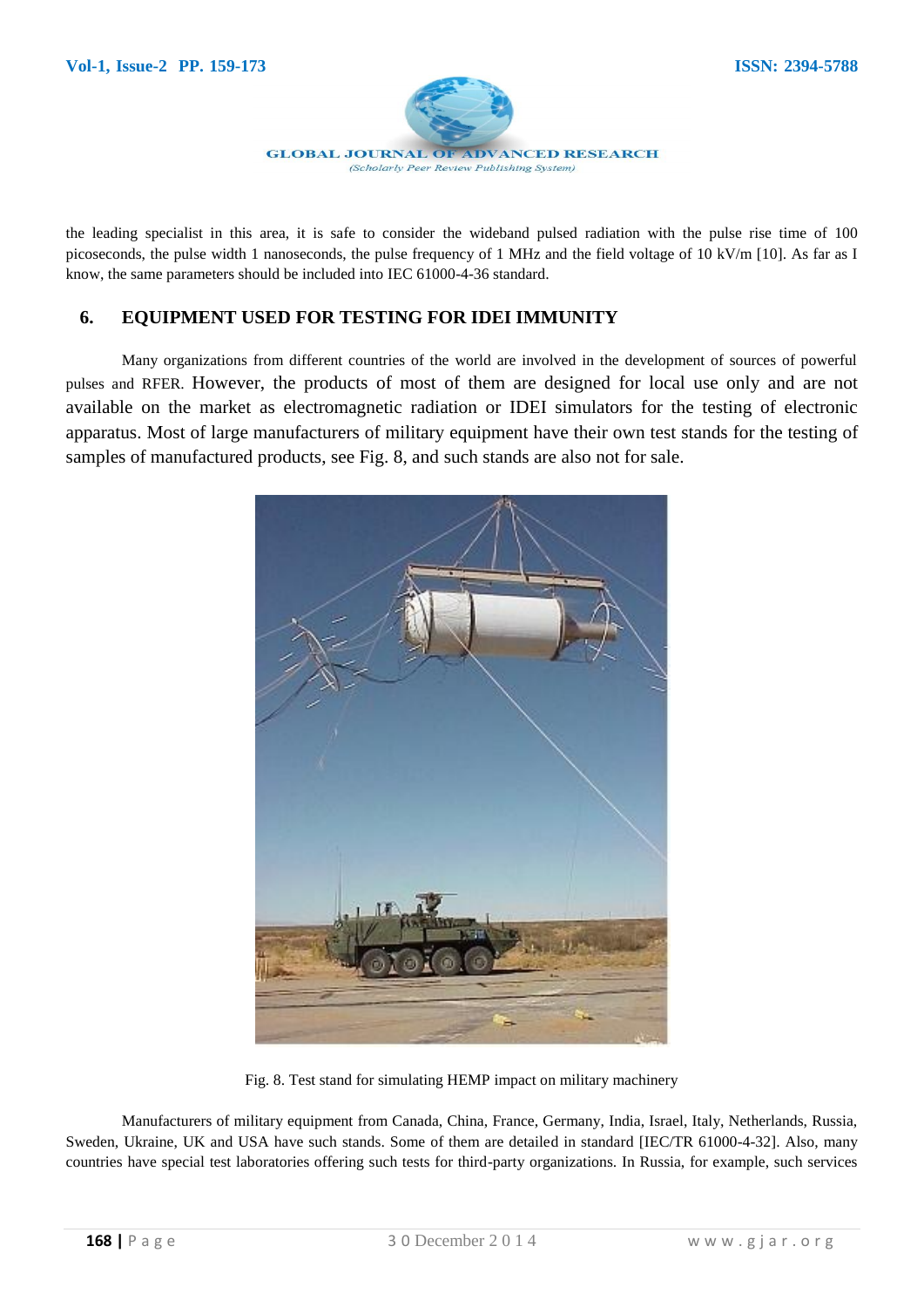

are offered in Test Complex "Allur" of High-voltage Scientific Research Center of Federal State Unitary Enterprise "All-Russian Electrotechnical Institute named after V. I. Lenin" (FGUP VEI) in Istra, Moscow region, see Fig. 9.



Fig. 9. Stationary HEMP simulator in Test Complex Allur of High-voltage Scientific Research Center of Federal State Unitary Enterprise ―All-Russian Electrotechnical Institute‖ (Istra, Moscow region). Dimensions of simulator: 100 х 35 х 13.5 m, work volume: 10 x 10 x 10 m, pulse shape: 2.5/25 nanoseconds, maximum pulse voltage of electrical field: 70 kV/m.

However, there are only a few companies in the world manufacturing the IDEI immunity test equipment for the market according to the standards. Large units designed for simulating electromagnetic radiation are manufactured by Dayton T. Brown (USA), Aero-Rad Technology Co., Ltd (China) and some other companies. Small test units suitable for laboratory testing of DPR and other types of electronic apparatus for immunity to electromagnetic radiation are manufactured only by two companies: Swiss company Montena Technology and Applied Physical Electronics from USA, see Fig. 10.



Fig. 10. Compact stands for testing electronic apparatus for immunity to electromagnetic radiation. a- Montena Technology, b - Applied Physical Electronics.

Montena Technology manufactures many types of test apparatus, including rather large stands (up to 1.8 m high, full length 7 m) suitable for testing the complete electronic cabinets, e.g. relay protection cabinets, Fig. 11.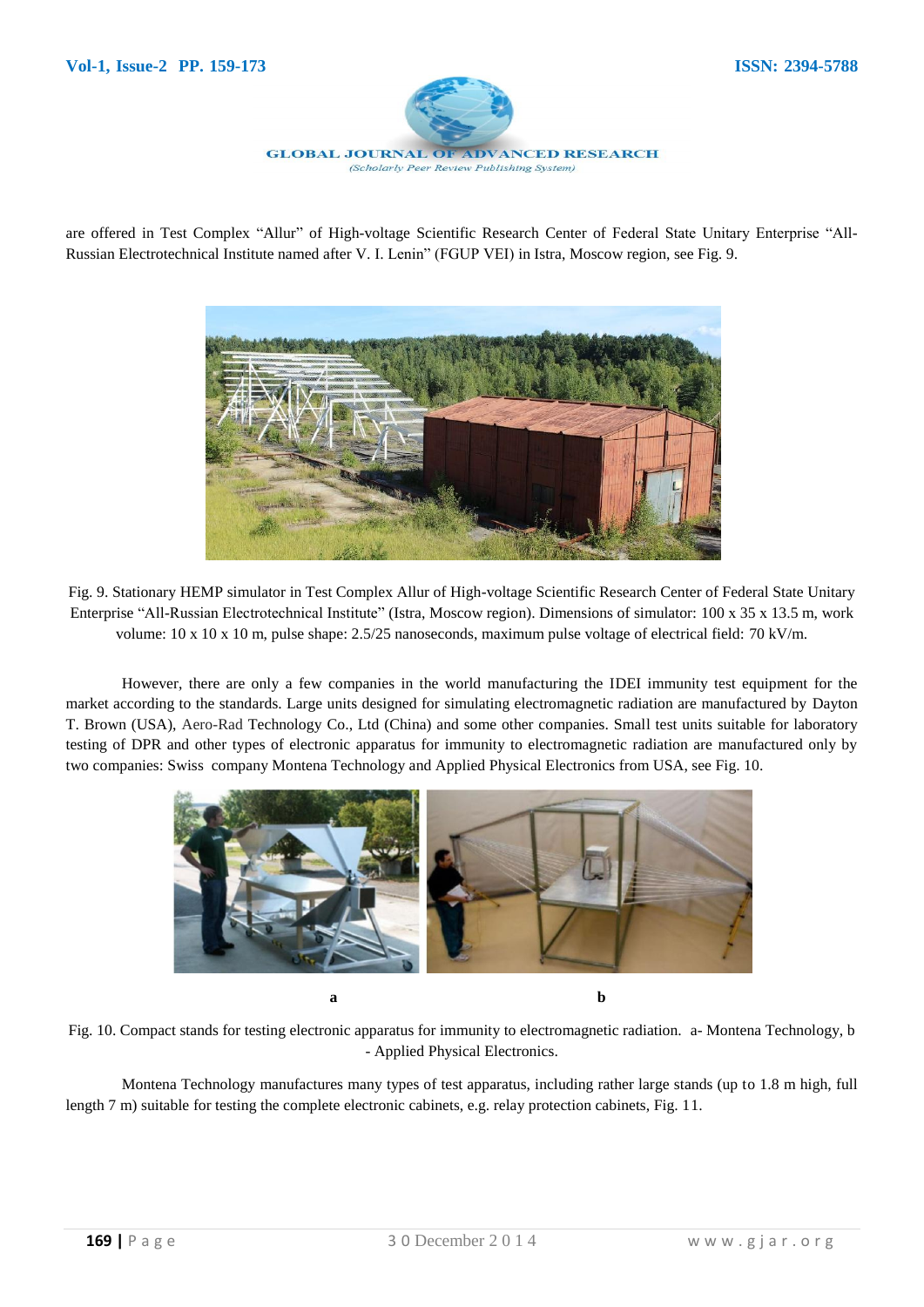



Fig. 11. Test stand available on the market manufactured by Montena Technology (USA) for laboratory testing of large objects, such as relay protection cabinets, for HEMP immunity. On the left – pulse generator, on the right – antenna system.



Fig. 12. Compact powerful Marx generators MG10-1C-2700PFF (300 kV, 1 GW); MG17-1C-500PF (510 kV, 400 MW); MG30-3C-100NF (600 kV, 6 GW) and RFER equipped with directed parabolic antenna

Compact Marx generators of different power equipped with directed antenna can be used for the testing of electronic apparatus for IMEI immunity (a wide range of such equipment is offered by Applied Physical Electronics, see Fig. 12).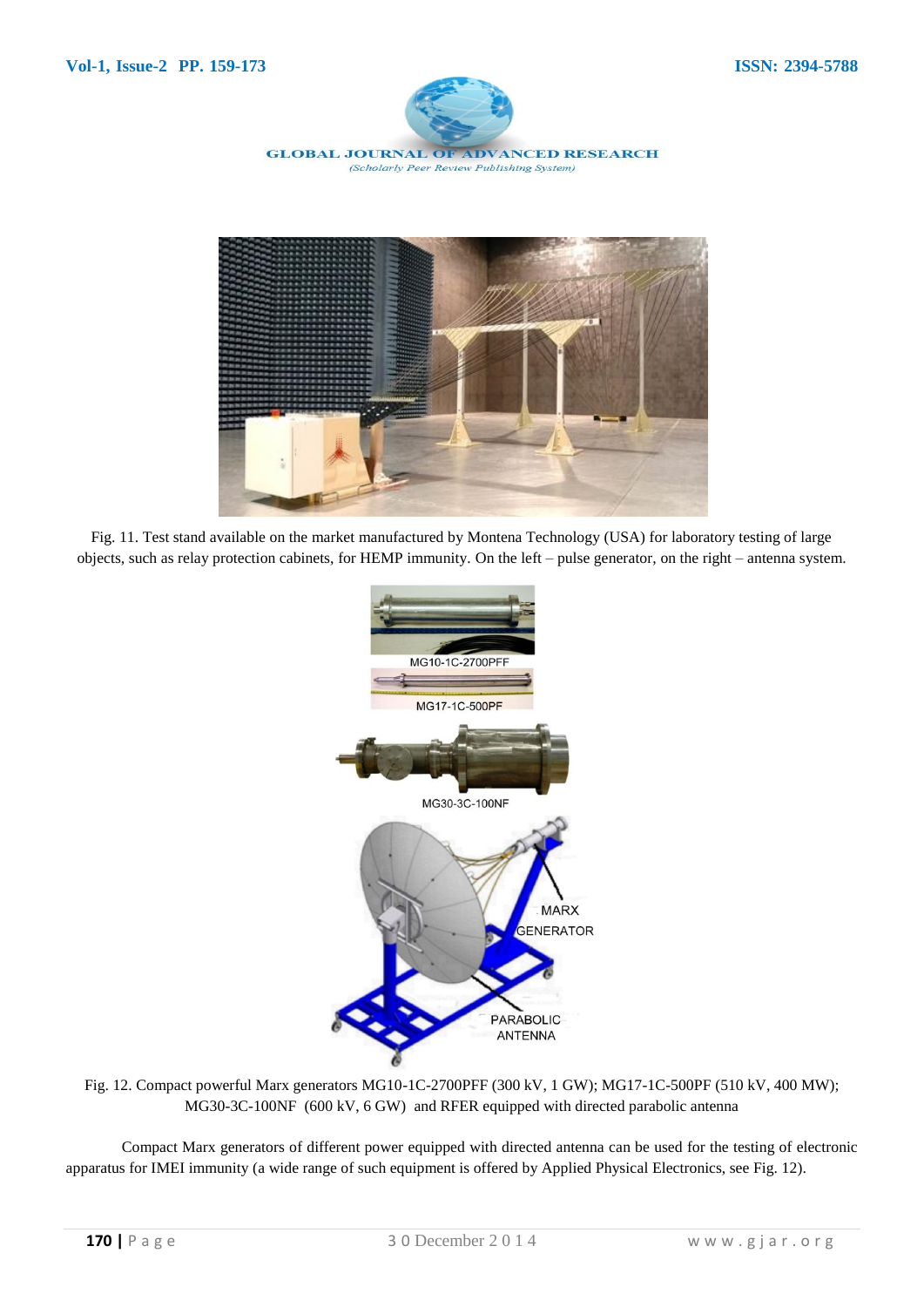

For conducted immunity test equipment (Electrical Fast Transient - EFT), the situation is more complicated, see Fig. 7. Previously, EFT generators of the needed input voltage level of 8 kV were manufactured by companies TESEQ, Kentech Instruments Ltd. and Thermo Electron Corp. (see Table 1) based on vacuum or gas filled spark gap. After the invention of powerful semiconductor switching elements (IGBT transistors) the manufacturing of generators, based on spark gap, was stopped by the three companies in that pulses generated by IGBT transistors were much more stable than pulses generated by spark gap. Unfortunately, the increase of generated pulse stability was accompanied by amplitude decrease.

Table1 Maximal Amplitude of Output Voltage Pulse with waveform 5/50 ns for Some Types of EFT Generators

| Type of EFT Generator     | Manufacturer                 | Maximal Amplitude of Output |
|---------------------------|------------------------------|-----------------------------|
|                           |                              | Voltage Pulse, kV           |
| <b>PEFT 8010</b>          | <b>Haefely Technology</b>    | 7.3                         |
| NSG 2025 <sup>*</sup>     | <b>TESEQ</b>                 | 8                           |
| $J0101031/3$ <sup>*</sup> | Kentech Instruments Ltd.     | 8                           |
| KeyTek ECAT E421*         | Thermo Electron Corp.        | 8                           |
| FNS-AX3-A16B              | NoiseKen Laboratory Co.      | 4.8                         |
| <b>EFT 500N8</b>          | <b>EMTEST</b>                | 7                           |
| <b>TRA3000</b>            | <b>EMC</b> Partner           | 5                           |
| EFT 6501                  | Schaffner                    | 4.4                         |
| <b>EFT-4060B</b>          | Shanghai Yi                  | 6.6                         |
|                           | PaiElectronmagneticTechn.    |                             |
| <b>EFT500</b>             | Suzhou 3Ctest Electronic Co. | 5                           |
| AXOS <sub>8</sub>         | Hipotronics                  | 5                           |

\*obsolete

Our research has confirmed that today there are no EFT generators satisfying pulse amplitude standard requirements (8 kV) available on the market. Generators of the PEFT 8010 type manufactured by Haefely EMC Technology, in Sweden, has the pulse amplitude closest to the required value, see Fig. 13.



Fig. 13. Generator EFT of type PEFT 8010 with maximum pulse amplitude of 7.3 kV manufactured by Haefely EMC Technology (Sweden),  $a$  – front panel view,  $b$  – back panel view.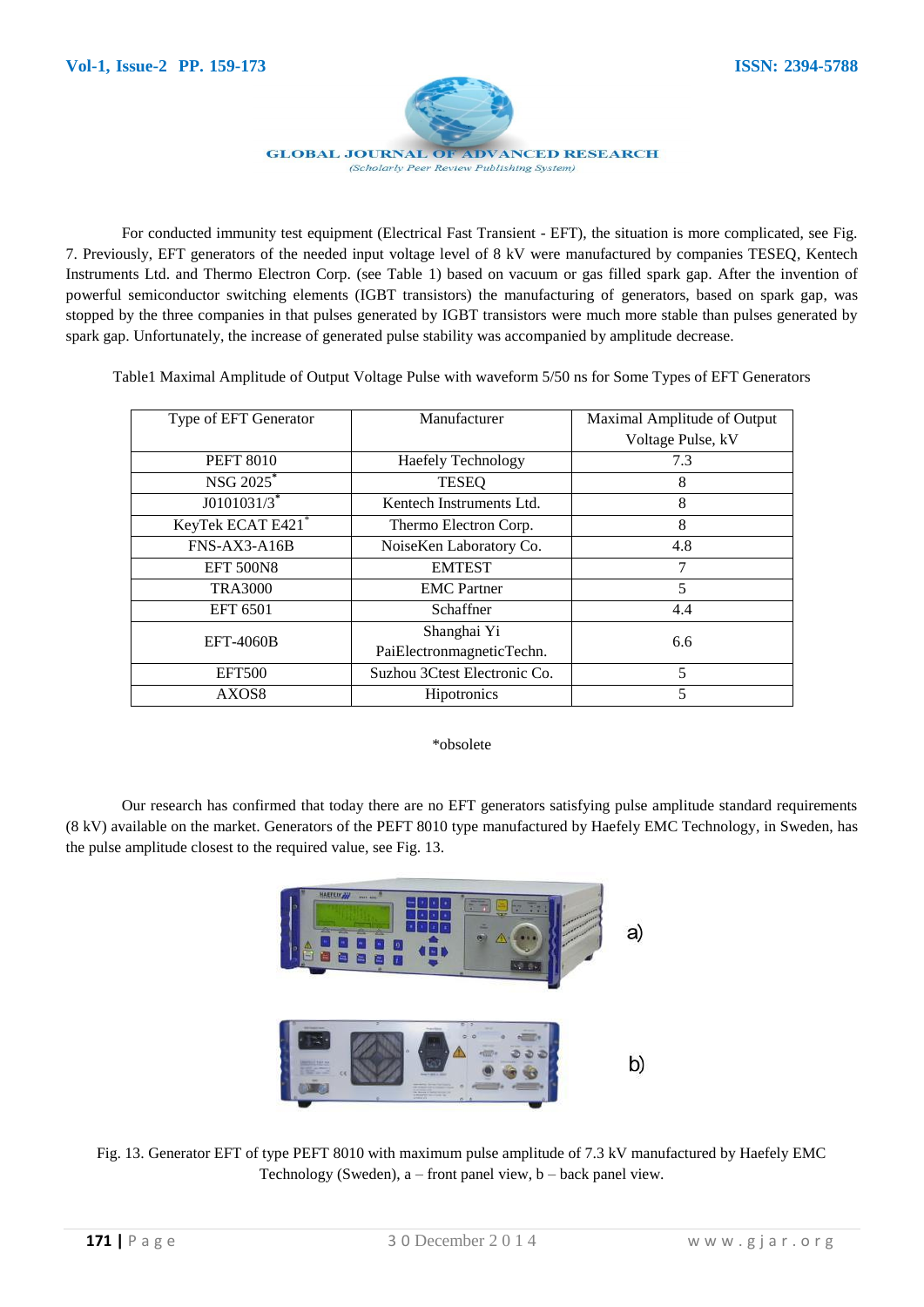

## **7. CONCLUSION**

In addition to the full set of ordinary EMC tests the three types of impacts are required to test DPR for immunity to IDEI [19]:

- 1) Pulsed electromagnetic radiation with the pulse rise time of 2 nanoseconds, the pulse width of 25 nanoseconds and the field voltage of  $5 \text{ kV/m} - 50 \text{ kV/m}$ .
- 2) Pulsed electromagnetic radiation with the pulse rise time of 100 picoseconds, the pulse width of 1nanosecond, the pulse frequency of 1 MHz and the field voltage of 10 kV/m.
- 3) Fast pulse 5/50 nanoseconds (EFT) with the pulse amplitude of 8 kV for conducted immunity test, applied to DPR inputs.

Compact test devices with parameters close enough to that required are available on the market. They enable organizing special laboratories for testing modern relay protection devices and other types of so-called industrial critical electronic apparatus for immunity to intentional destructive electromagnetic impacts. The cost of the set of equipment for such laboratory may come to 500,000 USD.

## **8. REFERENCES**

- 1. Barnes P. R., McConnell B. W., Van Dyke J. W. Electromagnetic Pulse Research on Electric Power Systems: Program Summary and Recommendations. – Oak Ridge National Laboratory, No. ORNL-6708, 1993.
- 2. Gurevich V. I. Vulnerability of microprocessor protection relay. Problems and Solutions. Moscow, Infra-Ingenerija, 2014, 256 p.
- 3. FM 3-38 Cyber Electromagnetic Activities Headquarters Department of the Army Washington, DC, 12 February 2014.
- 4. Platt R., Anderson B., Christofferson J., Enns J., Haworth M., Metz J., Pelletier P., Rupp R., Voss D. Low-frequency multigigawatt microwave pulses generated by a virtual cathode oscillator. - Applied Physics Letters 27.03. 1989, Vol. 54 Issue 13, p. 1215.
- 5. Counter-Electronics High Power Microwave Advanced Missile Project (CHAMP) Joint Capability Technology Demonstration (JCTD). Solicitation Number: BAA-08-RD-04, 16 October 2008 (Restricted Data).
- 6. Methods for ensuring immunity of prospecting radio-relay, troposphere and satellite communication systems to powerful pulsed electromagnetic interferences - Ph. D. thesis. Voskobovich V.V., 05.12.13, Moscow 2002.
- 7. Development of methods for assessing telecommunication systems immunity to super wideband electromagnetic pulses - Ph. D. thesis. Vedmidskiy A. A., 05.12.13, Moscow, 2003.
- 8. Theoretical and experimental methods for assessing immunity of terminals to super wideband electromagnetic pulses Ph. D. thesis. Ackbashev B. B., 05.12.13, Moscow, 2005.
- 9. Methods and tools for assessing impact of high-power electromagnetic pulse on telecommunication network Ph. D. thesis. Yakushin S. P., 05.12.13, Moscow, 2004.
- 10. Radasky W., Savage E., Intentional Electromagnetic Interference (IEMI) and Its Impact on the U.S. Power Grid Meta-R-323. Metatech report for Oak Ridge National Laboratory, 2010.
- 11. NATO AECTP-250 Leaflet 257 High Power Microwave (HPM).
- 12. MIL-STD-461F Requirements for the Control of Electromagnetic Interference Characteristics of Subsystems and Equipment, 2007.
- 13. Staines G. Compact Sources for Tactical RF Weapons Application. DIEHL Munitionssyteme. Amerem-2002, Maastricht, Nederlands, 2002.
- 14. R. Barker and E. Shamiloglu. High-Power Microwave Sources and Technologies. IEEE Press, New York, 2001.